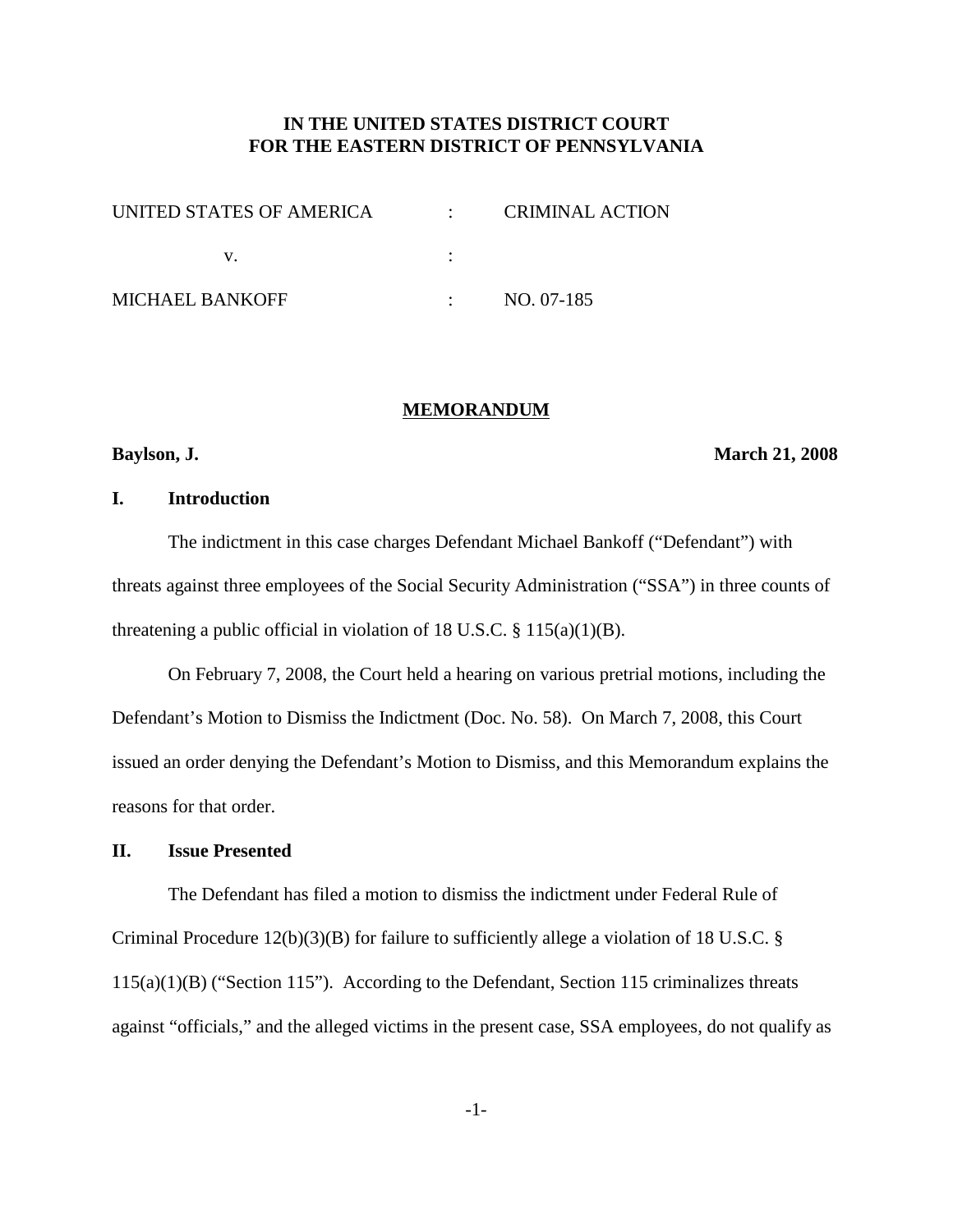"officials" but only as "employees" and therefore do not fall within the scope of the statute. The Defendant urges the Court to dismiss the indictment as a matter of law.

The specific wording of Section 115 proscribes the threatening of "a United States official, a United States judge, a Federal law enforcement officer, or an official whose killing would be a crime under section  $1114^1$  of this title." 18 U.S.C. § 115(a)(1)(B). The parties agree that the alleged victims in the present case do not qualify as United States officials, United States judges, or Federal law enforcement officers. The issue is whether any of the alleged victims fall into the last category, as an "official whose killing would be a crime under Section 1114."

Section 1114 prohibits the killing or attempted killing of "any officer or employee of the United States or of any agency in any branch of the United States Government . . . while such officer or employee is engaged in or on account of the performance of official duties . . . ." 18 U.S.C. § 1114. Both parties agree, as the Indictment alleges, that the victims in this case qualify as "employees" within the scope of Section 1114, and that Section 1114 clearly criminalizes the killing of such employees. However, the Defendant is charged with threatening, not killing, and the Defendant contends that Section 115, which criminalizes threats, only covers threats against a subset of the individuals covered by Section 1114. In other words, the Defendant contends that because Section 115 only prohibits threats against "officials" whose killing would be a crime under Section 1114, it does not prohibit threats against all "persons" whose killing would be a crime under Section 1114, and therefore the alleged victims fall outside the scope of Section 115.

<sup>&</sup>lt;sup>1</sup>Section 115's reference to section 1114 is a reference to 18 U.S. C. § 1114, hereinafter "Section 1114."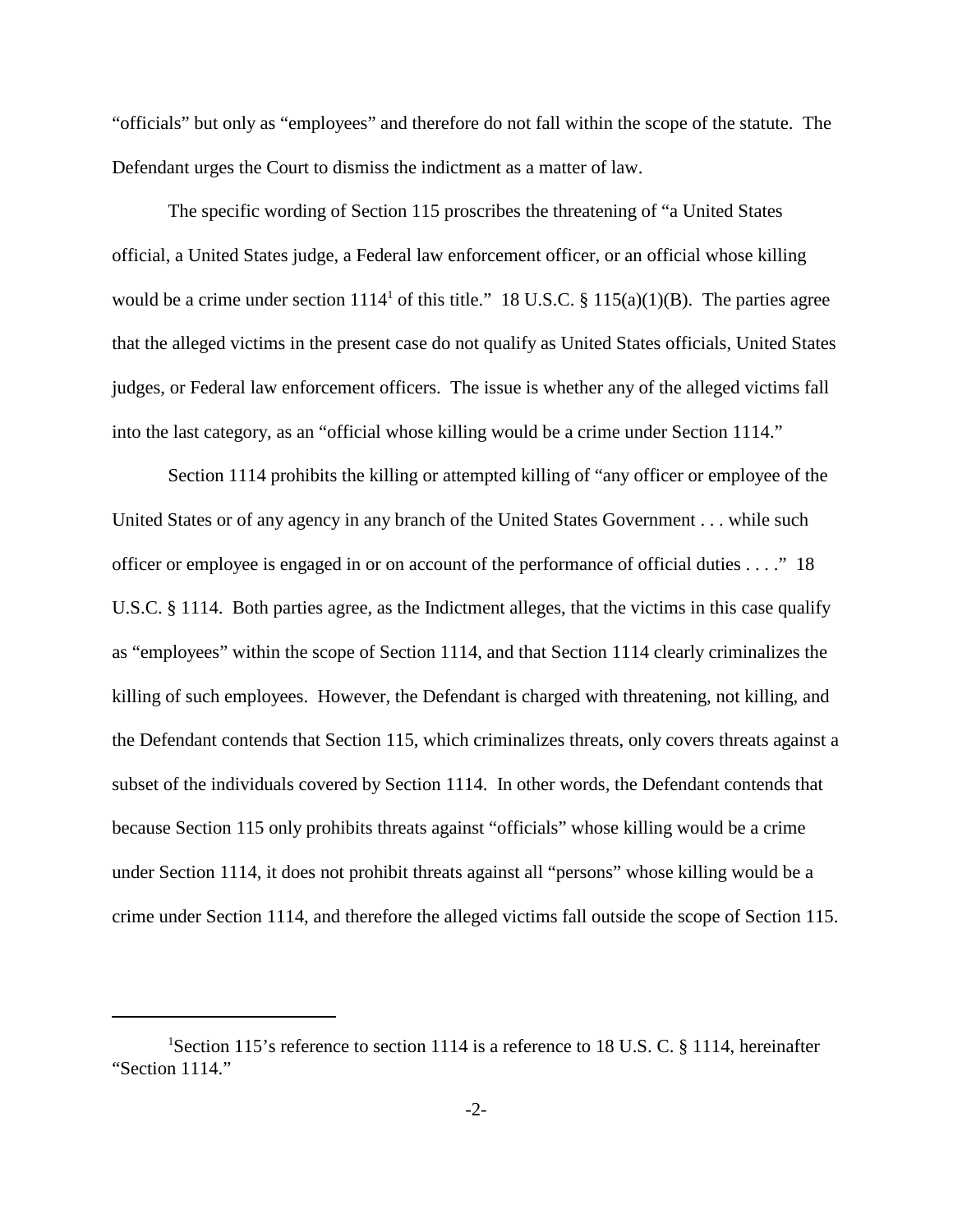The Defendant relies in large part on United States v. Fenton, 10 F. Supp. 2d 501 (W.D. Pa. 1998) which held that although legislative aides were government employees, they were not "officials" and therefore threatening them was not a federal crime under Section 115. Fenton found that when Congress used the term "officials" in Section 115, instead of language such as "persons" or "officials and employees," it excluded mere government employees from the scope of the section. Id. at 503. Thus, according to Fenton, threats against government employees do not qualify as federal crimes.

Fenton first addressed the plain language of Section 115, and concluded that it did not unambiguously mandate criminal liability for threats against any government employee. Id. at 504. Fenton then turned to Section 115's legislative history and determined that "Congress did not intend to include all government employees within the scope of  $\S 115(a)(1)$ ." Id. As noted above, Fenton concluded that legislative aides were not officials, and therefore dismissed the indictment as it related to legislative aides.

The government disagrees with the conclusion in Fenton and urges the Court to deny the Defendant's motion to dismiss. According to the government, the language of Sections 115 and 1114 unambiguously criminalizes threats against government employees when they are engaged in their official duties.

Whereas the Defendant and Fenton treat the terms "official" and "officer" interchangeably, the government argues that they differ. According to the government, Section 1114's use of "official" as an adjective in the phrase "official duties" is relevant. The government argues that because Section 1114 prohibits the killing of an "officer and employee . . . engaged in or on account of the performance of official duties," the relevant inquiry is not the

-3-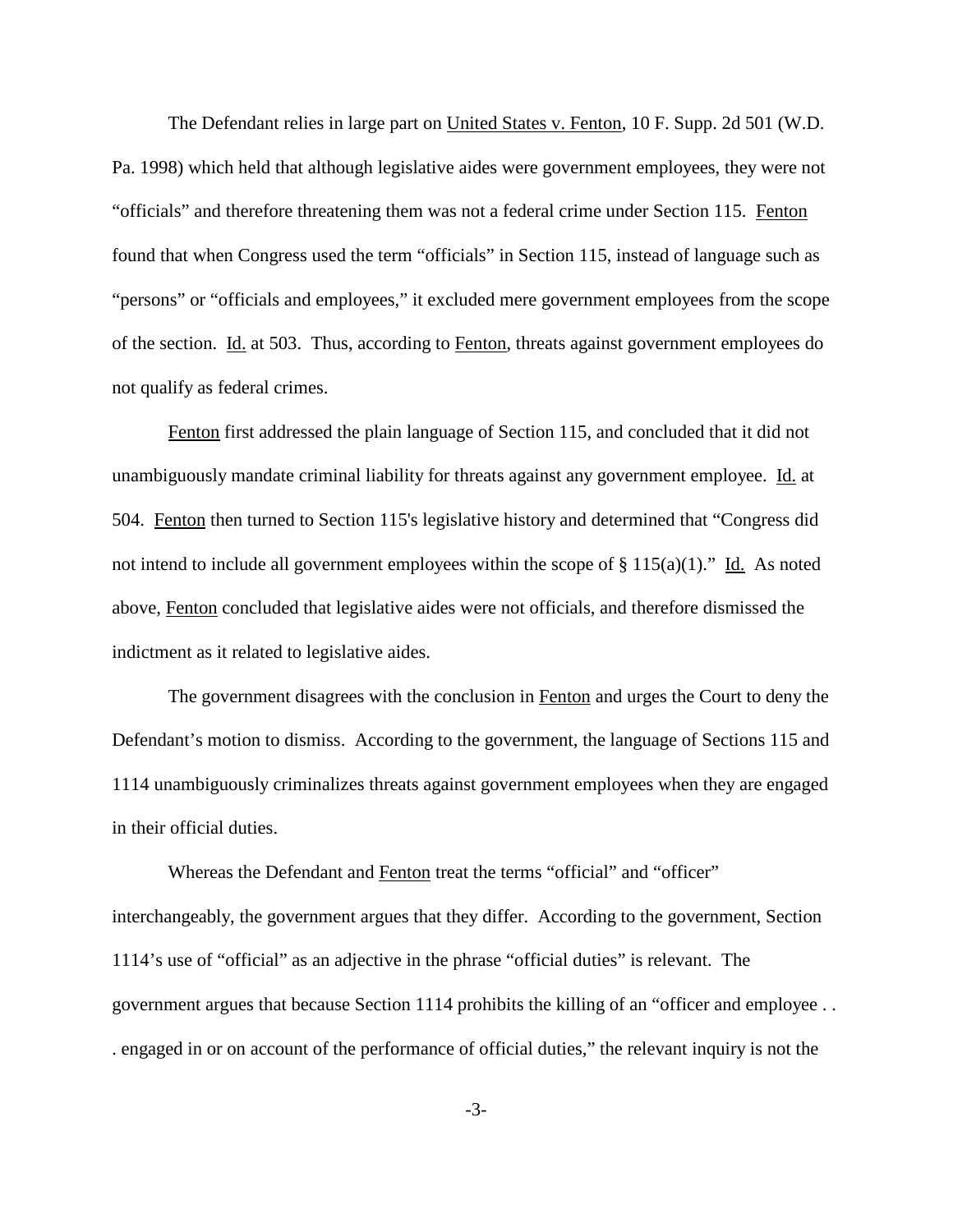rank of the alleged victim, but whether or not the alleged victim was engaged in official duties.

Therefore, according to the government, Section 115's use of the term "official" refers to both officers as well as lower level employees when they engage in official acts. The government points to Fenton's acknowledgment that numerous published court cases involve threats leveled against government employees, including SSA field office representatives. See Fenton, 10 F. Supp. 2d at 503 n. 3. The government then cites to additional examples of such published cases, and contends that Fenton is an outlier and should not govern the outcome in this case.

#### **III. Discussion**

#### **A. Sufficiency of the Indictment**

This Court is not persuaded by the Defendant's arguments and finds the indictment to be sufficient. "[A]n indictment is sufficient if it first, contains the elements of the offense charged and fairly informs a defendant of the charge against which he must defend, and, second, enables him to plead an acquittal or conviction in bar of future prosecutions for the same offense." United States v. Olatunji, 872 F.2d 1161, 1168 (3d Cir. 1989) (quoting Hamling v. United States, 418 U.S. 87, 117 (1974)). In evaluating the sufficiency of the indictment, the Court is limited to the four corners of the indictment itself. United States v. Vitello, 490 F.3d 314, 321 (3d Cir. 2007). Here, the indictment meets the standards for sufficiency. To adequately prove a violation of Section 115, the government must establish that 1) the defendant made a threat to assault; 2) the threat was against a United States official, a United States judge, a Federal law enforcement officer, or an official whose killing would be a crime under section 1114. United States v. Orozco-Santillan, 903 F.2d 1262, 1265 (9th Cir. 1990). The indictment sets forth these elements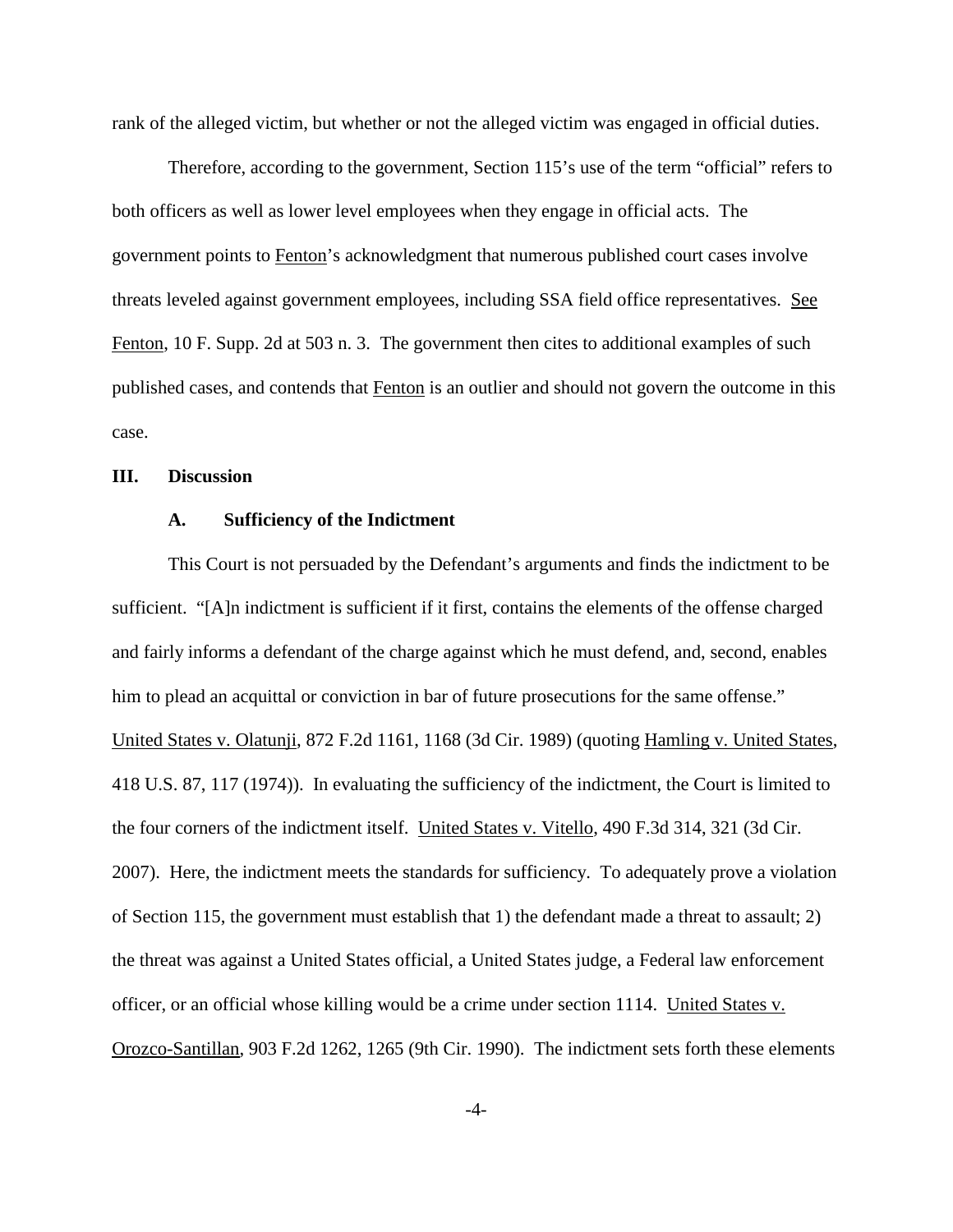and sufficiently puts Mr. Bankoff on notice of the charges he must defend.

While the indictment calls the victims in this case "employees," that verbage does not preclude the conclusion that they qualify as "officials" as the term is used in Section 115. As noted above, this Court is limited on a motion to dismiss to evaluating the indictment itself, and the Court finds that it would be improper to dismiss an indictment on the grounds that the alleged victims, SSA employees, do not under any circumstances whatsoever qualify as "officials" under Section 115. The Court can not conclude, as a matter of law and without hearing any evidence, that a "mere employee" is not covered by Section 115. The Defendant is welcome to raise the legal arguments submitted in his motion to dismiss at trial, on motion for acquittal, for jury charge, or on post-trial motions; however, they are not grounds for a motion to dismiss.

### **B. The Term "Official"**

The Court also concludes, in the pretrial context, that the term "official" as used in Section 115, is not necessarily a term of limitation, but rather, is a broad, descriptive term. The Court's conclusions as to the term "official" are preliminary, and as noted above, the Defendant is welcome to raise this issue at trial.

Given that Section 115 refers to an "official" whose killing would be a crime under Section 1114, and that Section 1114 refers to "officers or employees," the plain language of the statutes at issue, taken as a whole, indicates that "official" encompasses "officer or employee." Furthermore, Section 1114 states that it applies to officers or employees engaged in the performance of "official duties." Thus, Section 115's reference to an "official" is reasonably interpreted to mean an "officer or employee" who is engaged in the performance of "official duties."

-5-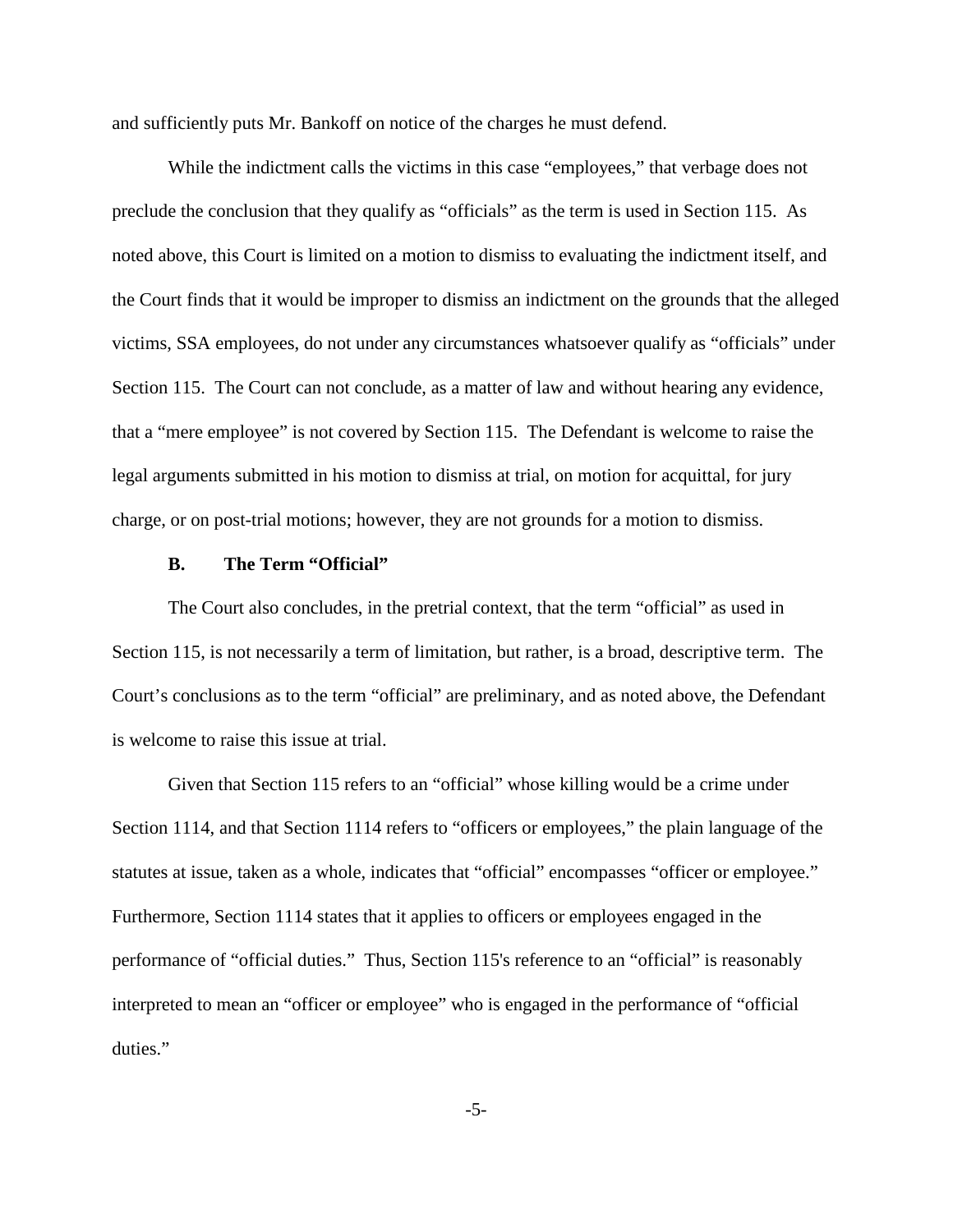As the government points out, Section 1114 plainly embraces both officers and employees as generic terms, and does not differentiate the two. Neither Section 115 nor Section 1114 provides a basis upon which to distinguish between different types of employees, and the Court refuses to do so as a matter of law, prior to trial.

Other than Fenton, with which this Court respectfully disagrees, the parties have not cited, and this Court has not found, case law which directly addresses the scope of the term "official" as used in Section 115. Section 115 does not define the term; however, it is clear that elsewhere in Title 18 the term "official" can be quite broad and can indeed include lower level government employees. <u>See, e.g.</u>, 18 U.S.C.  $\S 201(a)(1)$  (stating that for the purposes of the section "the term 'public official' means Member of Congress . . . or an officer or employee or person acting for or on behalf of the United States, or any department, agency or branch of government thereof . . . .")

Furthermore, prosecutions under Section 115 for threats against lower level government employees are not rare. In fact, the government points to cases where appellate courts have affirmed convictions under Section 115 for threatening "mere" government employees. See e.g. United States v. Cash, 394 F.3d 560 (7th Cir. 2005) (affirming conviction under Section 115 for threats against VA employee); United States v. Pacione, 950 F.2d 1348 (7th Cir. 1991) (affirming conviction under Section 115 for threats against federal revenue officer who had been assigned to collect taxes). One reported case even addresses a prosecution with facts similar to those presently before this Court. See United States v. Leemans, 1995 WL 569246 (E.D. La. Sept. 22, 1995) (discussing a prosecution, pursuant to Section 115, for threats against a lower level SSA employee). Although the defendants in these cases appear not to have raised the issue

-6-